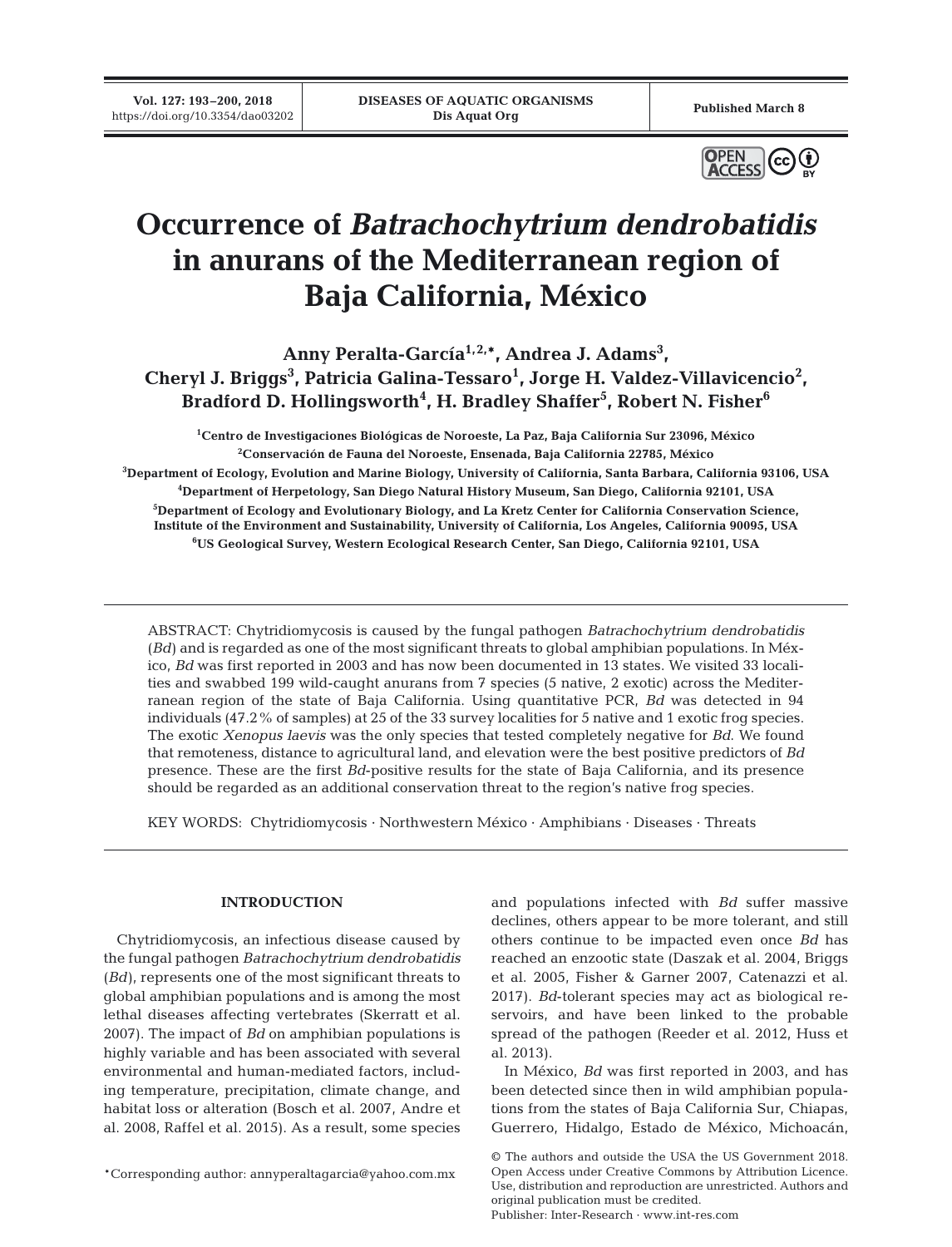Morelos, Oaxaca, Puebla, Sonora, Tamaulipas, Veracruz, and Distrito Federal (Mendoza-Almeralla et al. 2015). *Bd* outbreaks have been identified as a likely cause for amphibian declines in central and southern México (Lips et al. 2004, Cheng et al. 2011). In the 2 states that comprise the Baja California peninsula of México, a survey for *Bd* in the native treefrogs *Hyliola regilla* and *H. cadaverina* at 3 survey localities tested negative (Frías-Alvarez et al. 2008). In subsequent surveys, *H. regilla* in isolated oasis populations in Baja California Sur were positive for *Bd* (Luja et al. 2012). In adjacent California (USA), *Bd* has been detected in both native and exotic anuran species, and has been linked to severe declines in montane and foothill populations of ranid species (Rachowicz et al. 2006, Briggs et al. 2010, Adams et al. 2017a). Six anuran species native to the California Mediterranean region extend into Baja California: *Rana draytonii*, *H. regilla*, *H. cadaverina*, *Anaxyrus boreas*, *A. californicus*, and *Spea hammondii*. All of these species have tested positive for *Bd* in California (Lannoo et al. 2011, Piovia-Scott et al. 2011, Adams et al. 2017a, R. N. Fisher & A. Backlin unpubl. data), with massive die-offs observed for *A. boreas* (Colorado populations, Muths et al. 2003), and tolerance suggested for *R. draytonii* and *H. regilla* in California (Padgett-Flohr 2008, Reeder et al. 2012).

Although *Bd* models suggest that hosts in Mediterranean forest, woodlands, and scrub may have the lowest probabilities of *Bd* infection (Olson et al. 2013), amphibian declines have been documented in this region within California (Jennings & Hayes 1994, Adams et al. 2017a), suggesting that *Bd* may still be a cause for conservation concern (Vojar et al. 2017). Here, we report on the presence of *Bd* in native and exotic anurans across the Mediterranean region of Baja California, and discuss its importance as a potential threat to their populations.

# **MATERIALS AND METHODS**

#### **Sample collection**

During fieldwork conducted in spring 2013 and 2014, we swabbed amphibians in several arroyos in the Baja California Mediterranean region, from the US−México border south to Arroyo Santo Domingo, at elevations from sea level to 2070 m. We visited 33 localities and swabbed 199 individual anurans representing 5 genera and 7 species (see Table 1). For each site, we gathered data on elevation, distance to the nearest edge of an urban area (as a measure of remoteness), percentage of natural habitat within a 3 km buffer, and distance to the nearest edge of agricultural land, using Google Earth (http://earth. google. com; last accessed in April 2016). To collect *Bd* samples, we followed the technique described by Hyatt et al. (2007), using sterile rayon-tipped swabs (Medical Wire and Equipment). Each swab was preserved and stored in 95% ethanol and then dried to evaporate all residual ethanol prior to DNA extraction.

## **Molecular methods**

DNA from swabs was extracted by adding 40 µl of PrepMan® Ultra (Applied Biosystems) and incubating at 100°C for 10 min. Tubes were then centrifuged at  $13000 \times g$  for 3 min, and the supernatant was aspirated from swabs and placed in a new, sterile 1.5 ml tube. Samples were diluted 1:10 with sterile, DNasefree  $0.25 \times$  TE (Tris-EDTA). The qPCR analysis was performed on an Applied Biosystems StepOnePlus™ Real-Time PCR System, and PCR reactions and amplification parameters followed Boyle et al. (2004). Positive controls in quantities of 100, 10, 1, and 0.1 zoospores were run on each plate in triplicate, in addition to triplicate negative controls, and were used to create the standard curve. DNA from *Bd* used as standard DNA was developed by Mary Toothman, University of California, Santa Barbara, USA (isolate CJB7, from California, USA; ITS copy number = 60). Standards were quality-controlled for equivalent standard quantification to isolate AAHL 98 1810/3 prior to use in qPCR using a hemocytometer. To account for the dilution of the *Bd* extract and calculate the total amount of *Bd* DNA per swab, raw genomic output from qPCR results was multiplied by 80 to obtain a total number of zoospore equivalents (ZE) per swab. ZE can be used as an index of the intensity of infection or '*Bd* load' for individual frogs sampled.

### **Statistical analysis**

To examine which factors best predict *Bd* load and prevalence in amphibians sampled, we used generalized linear mixed-effects models (GLMMs). With the GLMMs, we were able to account for non-independence of samples with the use of a variable ('survey event'), created to group frogs sampled within the same 2 wk time period and at the same site as a random effect. We excluded samples  $(n = 3)$  that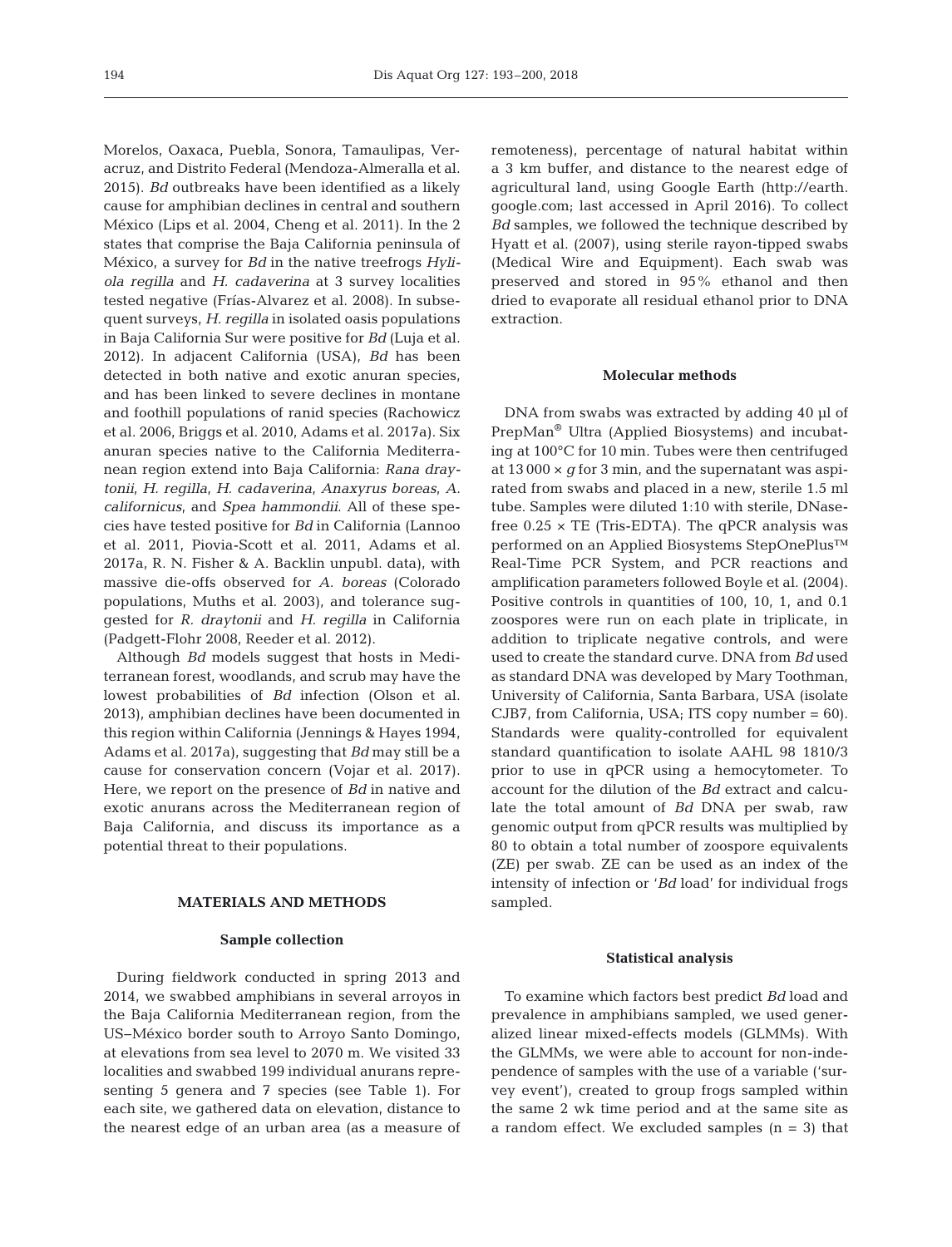were represented by 1 sample within a random effect level, and *Xenopus laevis* samples (n = 9) because they were all negative and therefore prevented model convergence; including these samples did not change our fundamental results. We included only *Bd*-positive samples  $(ZE > 0)$  in the *Bd* load analysis and log-transformed those ZE values. We hypothesized that *Bd* prevalence and load would vary with species, distance to agricultural land, elevation, percentage of natural area within a 3 km buffer, and remoteness (calculated as distance to the nearest town). We developed these hypotheses based on the literature, which suggests that *Bd* prevalence and load increase with elevation and vary by species and degree of habitat alteration (Becker & Zamudio 2011, Johnson et al. 2011, Saenz et al. 2015). We *z*-transformed all 4 continuous predictor variables so that effect sizes of different predictors were comparable. We ranked models according to Akaike's information criterion, corrected for small sample sizes  $(AIC<sub>c</sub>)$  to determine the relative importance of predictor variables within each set of models (one set for *Bd* presence-absence and one for *Bd* load). We conducted all analyses in the R computing environment (version 3.3.2, R Development Core Team 2016).

# **RESULTS**

We detected *Bd* in 94 individuals (47.2% of samples) at 25 of the 33 survey localities (Table 1, Fig. 1). *Bd* was present in *Anaxyrus californicus*, *A. boreas*, *Hyliola cadaverina*, *H. regilla*, *Rana draytonii*, and *R. catesbeiana.* We did not observe any

Table 1. Sites where amphibians were sampled for *Batrachochytrium dendrobatidis* (*Bd*) presence. Site ID refers to numbers in Fig. 1. n: number of sampled individuals; Pr: *Bd* prevalence, defined as the fraction of infected individuals; mean *Bd* load: number of zoospores per infected individual; a.s.l.: above sea level; Ua: distance to nearest urban area; Al: distance to nearest agriculture land

| <b>Site</b>    |                                                | n              | Pr(%           | Mean           | Elevation    | Ua             | $\mathsf{A}1$ |
|----------------|------------------------------------------------|----------------|----------------|----------------|--------------|----------------|---------------|
| ID             | Locality                                       |                |                | Bd load        | (m a.s.l.)   | (km)           | (km)          |
| $\mathbf{1}$   | Abelardo L. Rodríguez Dam, Tijuana             | $\mathbf{1}$   | $\Omega$       | $\Omega$       | 118          | $\Omega$       | 22.0          |
| $\overline{2}$ | El Carrizo Dam, Tijuana                        | $\mathbf{1}$   | 100            | 925.21         | 272          | 1.0            | 8.0           |
| 3              | Rancho las dos Cumbres, Tecate                 | $\overline{2}$ | $\overline{0}$ | $\Omega$       | 620          | 1.0            | 0.1           |
| 4              | Cañón El Alamo, Reserva Kumiai                 | 6              | 17             | 9.26           | 488          | 9.0            | 8.4           |
| 5              | El Gato, Cañón Las Parras, Ejido Guadalajara   | $\mathbf{1}$   | 100            | 3150.67        | 855          | 15.0           | 16.5          |
| 6              | Rancho Talegas Arroyo las Calabazas            | $\overline{2}$ | $\Omega$       | $\Omega$       | 1187         | 21.0           | 23.3          |
| 7              | Rancho San Faustino, Sierra Juárez             | 4              | 50             | 175.66         | 1270         | 25.0           | 25.0          |
| 8              | Cañada El Morro, Rosarito                      | 9              | $\mathbf{0}$   | $\overline{0}$ | 5            | $\overline{0}$ | 0.4           |
| 9              | La Misión, Arroyo Guadalupe                    | 10             | 20             | 6034.86        | $\mathbf{1}$ | $\Omega$       | 0.1           |
| 10             | Cañada Salsipuedes                             | 6              | 50             | 229.84         | 125          | 9.0            | 2.1           |
| 11             | Rancho Madrigal, Ensenada                      | $\mathbf{1}$   | 100            | 6.13           | 300          | $\Omega$       | 7.5           |
| 12             | Cañada Miracielo, San Antonio de las Minas     | 5              | 20             | 1.57           | 358          | 6.6            | 6.8           |
| 13             | Cañón Aqua Caliente, Valle de Guadalupe        | 6              | 17             | 163.92         | 390          | 7.5            | 1.5           |
| 14             | Arroyo El Barbon, Cañón Hondo                  | $\overline{2}$ | $\overline{0}$ | $\overline{0}$ | 625          | 5.0            | 2.7           |
| 15             | Rancho la Casa Verde, Arroyo Casa Verde        | 3              | $\Omega$       | $\theta$       | 1370         | 20.0           | 20.1          |
| 16             | Arroyo San Carlos, Ensenada                    | 5              | 80             | 387.64         | 70           | 2.3            | 0.5           |
| 17             | Rancho Aqua Caliente, Arroyo Santo Tomas       | $\mathbf{1}$   | $\overline{0}$ | $\overline{0}$ | 495          | 19.0           | 7.8           |
| 18             | Rancho Aqua Caliente, Arroyo San Vicente       | 9              | $\Omega$       | $\Omega$       | 218          | 13.6           | 1.8           |
| 19             | San Rafael, near junction of Arroyo La Palmita | 20             | 30             | 1819.58        | 220          | 23.5           | 0.5           |
| 20             | San Rafael (35 km E of Colonet)                | 2              | 50             | 1.93           | 340          | 29.8           | 11.0          |
| 21             | San Rafael, 3 km NW of Mike's Sky Ranch        | 6              | 33             | 26.76          | 1036         | 30.0           | 24.5          |
| 22             | Rancho Meling, Sierra San Pedro Mártir         | 9              | 89             | 265.75         | 620          | 40.0           | 15.5          |
| 23             | Rancho El Molino, Sierra San Pedro Mártir      | 4              | 25             | 0.807          | 555          | 35.0           | 14.2          |
| 24             | Santo Domingo, near Rancho La Canastilla       | 6              | 33             | 2.54           | 145          | 14.0           | 11.5          |
| 25             | 6 km downstream of Rancho Valladares           | 5              | 40             | 220.93         | 635          | 26.0           | 23.5          |
| 26             | Rancho Valladares, Sierra San Pedro Mártir     | 11             | 82             | 165.30         | 720          | 30.0           | 27.0          |
| 27             | Rancho El Potrero, Sierra San Pedro Mártir     | 7              | 57             | 8.98           | 890          | 37.0           | 35.0          |
| 28             | Cañón La Jolla, Sierra San Pedro Mártir        | 3              | 100            | 1369.90        | 1560         | 43.8           | 30.9          |
| 29             | Arroyo San Antonio Murillos                    | 11             | 64             | 146.75         | 560          | 35.5           | 33.5          |
| 30             | Rancho San Isidoro, Sierra San Pedro Mártir    | $\overline{4}$ | 100            | 2452.96        | 920          | 42.5           | 39.3          |
| 31             | Arroyo La Víbora, Sierra San Pedro Mártir      | 5              | 60             | 2764.70        | 1880         | 46.6           | 44.5          |
| 32             | Rancho Viejo, Sierra San Pedro Mártir          | 7              | 28             | 146.75         | 2050         | 51.0           | 65.0          |
| 33             | La Grulla, Sierra San Pedro Mártir             | 25             | 92             | 379.28         | 2070         | 51.6           | 50.0          |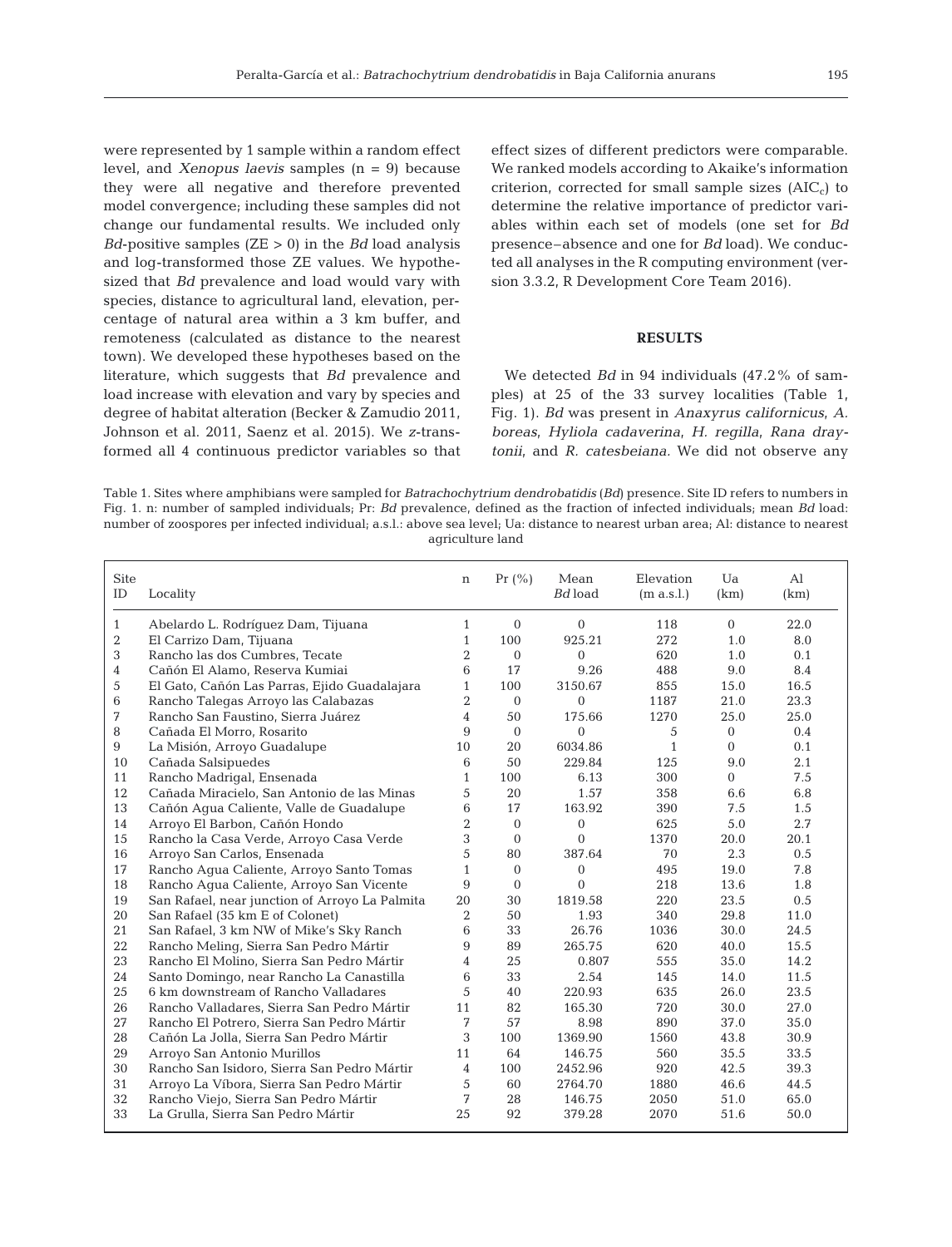

Fig. 1. Survey localities in the Mediterranean region of Baja California, México, and whether the amphibians sampled there tested positive or negative for *Batrachochytrium dendrobatidis* (inset: México). Numbers are site IDs (see Table 1)

*Spea hammondii* during our surveys; thus, information is still lacking for this species. Only the exotic *Xenopus laevis*, tested on 9 individuals from a single urban locality, was *Bd*-negative. *Bd* loads varied from zero ZE (i.e. no evidence of infection) to 12 067 ZE in an adult *H. regilla* from La Misión (Site 9). Across all sampling sites, *R. catesbeiana* exhibited the highest *Bd* prevalence (75%), followed by *R. draytonii* (68%) and *A. boreas* (40%) (Table 2). *Bd* loads were highest in *H. cadaverina* (mean ZE: 1634) and *H. regilla* (mean ZE: 1234), and lowest in *A. boreas* (mean ZE: 35). *Bd*-positive sites occurred at elevations ranging from sea level (i.e. Salsipuedes and La Misión) to 2070 m (i.e. La Grulla in the Sierra San Pedro Mártir). *Bd*-positive

sites also ranged from immediately adjacent to urban areas up to 51.6 km away from the nearest town (Table 1). The best-fit models of *Bd* presenceabsence indicated positive effects of remoteness, distance from agriculture, and elevation (Tables 3 & 4). None of the *Bd* load models were improved by predictors beyond the intercept-only model (Table 5). Despite differences, species was not a significant predictor of either *Bd* prevalence or load in the GLMMs (Tables 3 & 5).

# **DISCUSSION**

Our results indicate that *Bd* is widespread in most native anurans in the Mediterranean region of Baja California (*Spea hammondii* is still un tested), and should be considered a potential threat to these anuran communities. We found *Bd* at sites from the coast to the mountains, in areas close to urban centers, and in remote, pristine habitats. Consistent with our ex pectations, *Bd* prevalence was positively associated with remoteness, distance to agricultural land, and elevation. High-elevation amphibian populations have been among the most affected by chytridiomycosis, as *Bd*-related die-offs have been documented in many montane regions (Stuart et al. 2004, Rachowicz et al. 2006, Bosch et al. 2007, Cheng et al.

2011). At our highest elevation site, and one of the most remote (also one of our most pristine) — La Grulla at 2070 m, *Bd* prevalence was 92%, and mean ZE was 195. Even though no massive die-offs have been ob served at La Grulla or other locations, this could be the result of a lack of population monitoring. In addition, *Bd* die-offs can be abrupt events, so the probability of observing dead or dying animals is low in remote, infrequently visited regions (Piovia-Scott et al. 2011).

Our observation that *Bd* prevalence increases with distance to agricultural land and distance from the nearest town is consistent with previous work that suggests *Bd* is sensitive to temperature and moisture gradients introduced by more managed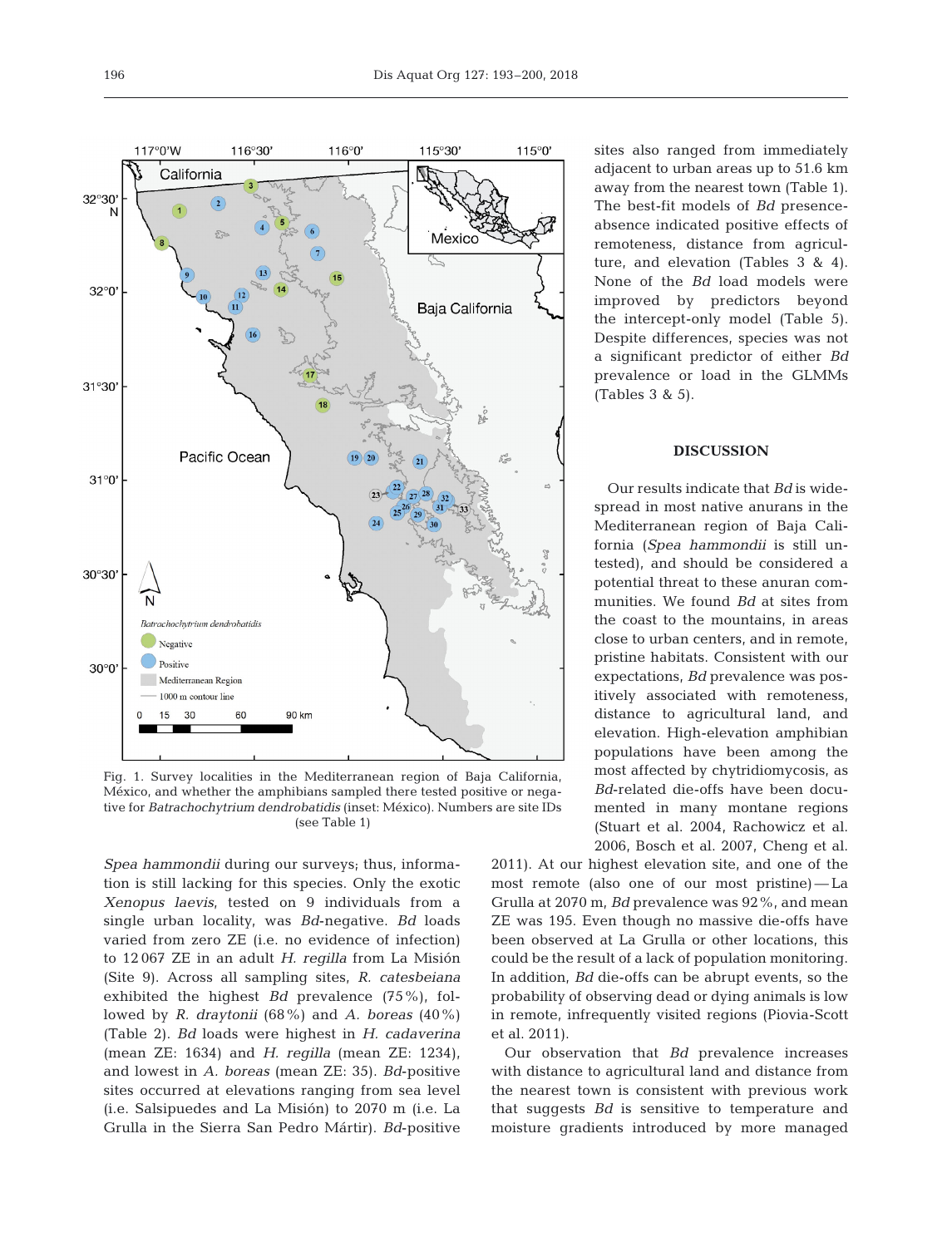| <b>Species</b>     | n  | Pr(% ) | $ZE$ (ind. <sup>-1</sup> ) | Site $ID(s)$                                         |
|--------------------|----|--------|----------------------------|------------------------------------------------------|
| Anaxyrus boreas    | 5  | 40     | $35.9 \pm 50.3$            | 1, 7, 33                                             |
| A. californicus    | 14 | 36     | $147.5 \pm 321.6$          | 15, 18, 19, 20, 24, 26                               |
| Hyliola cadaverina | 49 | 39     | $1634.5 \pm 2848.2$        | 4, 6, 10, 14, 15, 18-21, 23-25, 28-31                |
| H. regilla         | 46 | 35     | $1234.8 \pm 3023.1$        | 2-5, 7, 9, 10, 12, 13, 16-19, 21, 23, 24, 29, 32, 33 |
| Rana draytonii     | 68 | 68     | $284.1 \pm 1247.6$         | 19, 22, 24-27, 29, 33                                |
| R. catesbeiana     | 8  | 75     | $259.8 \pm 354.3$          | 9, 11, 12, 16                                        |
| Xenopus laevis     | 9  |        | 0                          | 8                                                    |

Table 2. Amphibian species sampled for *Batrachochytrium dendrobatidis* (*Bd*) presence. n: sample size; Pr: *Bd* pre valence; ZE: zoospore equivalents (mean ± SD). See Fig. 1, Table 1 for site IDs

Table 3. Candidate mixed effects models used to determine the best predictors of *Batrachochytrium dendrobatidis* presence in sampled amphibians.  $AIC_c$ : Akaike's information criterion corrected for small sample sizes

| rank | Model Model               | No. of<br>parameters | $AIC_{c}$ |      | $\Delta AIC_c$ Weight |
|------|---------------------------|----------------------|-----------|------|-----------------------|
|      | Distance from agriculture | 3                    | 218.45    | 0.00 | 0.37                  |
| 2    | Remoteness                | 3                    | 218.82    | 0.37 | 0.30                  |
| 3    | Elevation                 | 3                    | 220.04    | 1.59 | 0.17                  |
| 4    | Intercept only            | 2                    | 220.73    | 2.28 | 0.12                  |
| 5    | Natural area              | 3                    | 222.80    | 4.35 | 0.04                  |
| 6    | <b>Species</b>            | 7                    | 226.32    | 7.87 | 0.01                  |

Table 4. Parameter estimates for best-fit models (within 2  $AIC_{ci}$  see Table 3) used to determine the best predictors of *Batrachochytrium dendrobatidis* presence/absence in amphibians. AIC<sub>c</sub>: Akaike's information criterion corrected for small sample sizes. \*p < 0.05

| rank | Model Parameter           | Estimate | -SE  | Ζ       | р       |
|------|---------------------------|----------|------|---------|---------|
|      | (intercept)               | $-0.37$  | 0.32 | $-1.15$ | 0.25    |
|      | Distance from agriculture | 0.70     | 0.33 | 2.14    | $0.03*$ |
| 2    | (intercept)               | $-0.32$  | 0.33 | $-0.97$ | 0.33    |
|      | Remoteness                | 0.63     | 0.32 | 1.90    | 0.05    |
| 3    | (intercept)               | $-0.35$  | 0.34 | $-1.04$ | 0.30    |
|      | Elevation                 | 0.54     | 0.33 | 1.64    | 0.10    |

Table 5. Candidate mixed effects models used to determine the best predictors of *Batrachochytrium dendrobatidis* load in sampled amphibians. AICc: Akaike's information criterion corrected for small sample sizes

| Model<br>rank  | Model                   | No. of<br>parameters | $AIC_{c}$ | $\triangle AIC_c$ | Weight |
|----------------|-------------------------|----------------------|-----------|-------------------|--------|
| 1              | Distance to agriculture | 4                    | 455.12    | 0.00              | 0.40   |
| 2              | Intercept only          | 3                    | 456.15    | 1.04              | 0.24   |
| 3              | Elevation               | 4                    | 457.18    | 2.06              | 0.14   |
| $\overline{4}$ | Remoteness              | 4                    | 457.42    | 2.31              | 0.13   |
| 5              | Natural area            | 4                    | 457.88    | 2.76              | 0.10   |
| 6              | <b>Species</b>          | 8                    | 463.83    | 8.71              | 0.01   |

environments (Murrieta-Galindo et al. 2014, Saenz et al. 2015). Habitat loss has been in versely associated with *Bd* prevalence and load in the tropics, likely a result of microclimatic conditions caused by habitat alteration that inhibit *Bd* growth and persistence (Becker & Zamudio 2011). Similar results have been reported for anuran populations in Veracruz, México with higher *Bd* prevalence in native forest than agricultural fields (Murrieta-Galindo et al. 2014). In addition, infection may be associated with amphibian species richness, which is likely to be lower in more disturbed habitats (Saenz et al. 2015). Some pesticides may suppress amphibian immune defenses and may facilitate disease outbreaks (Davidson et al. 2007). Amphibian declines in California have been related to agricultural chemicals (Davidson et al. 2002), and pesticides or fertilizers may also affect *Bd* zoospores (Johnson et al. 2003, McMahon et al. 2013b), although the causal role of pesticides on *Bd* susceptibility remains largely unknown. Only 8 of 33 localities in this study were *Bd*-negative, although 5 of these sites contained small sample sizes  $(n < 5)$ and should not be considered conclusively *Bd*-negative. Two *Bd*-negative sites, Arroyo Santo Tomas (n = 1) and Arroyo San Vicente  $(n = 9)$ , contain hot springs, and their higher water temperatures may inhibit *Bd* growth and infection (Forrest & Schlaepfer 2011). Both *Anaxyrus* species showed the lowest ZE values, potentially related to the primarily terrestrial life history strategies of these 2 species, which may reduce the risk of infection.

*Rana catesbeiana* and *Xenopus laevis* are known to be tolerant carriers of *Bd* and therefore have the potential to vector *Bd* to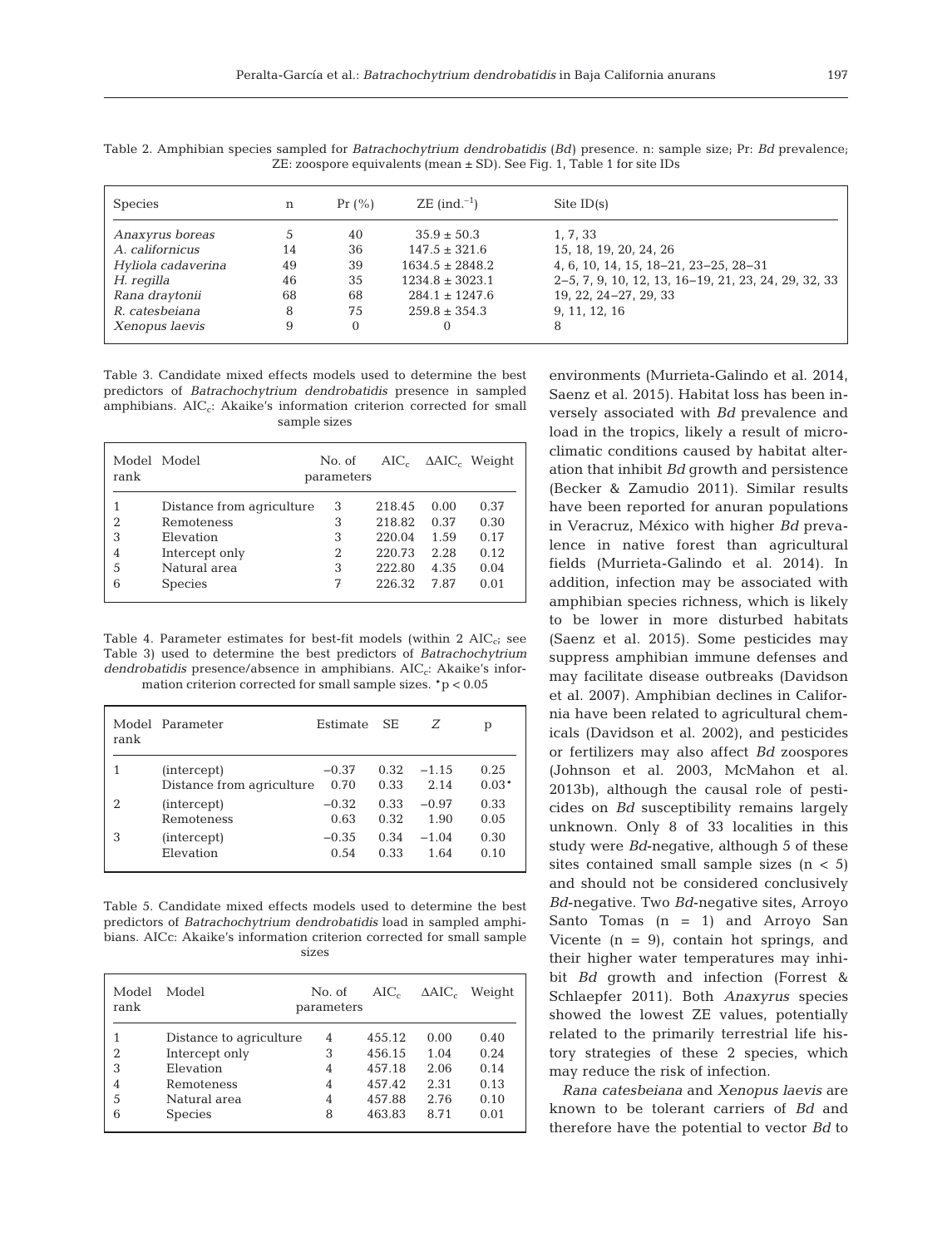susceptible native amphibians (Greenspan et al. 2012, Vredenburg et al. 2013). In the present study, *R. catesbeiana* individuals were *Bd*-positive at 4 of 5 sites (Table 2), while *X. laevis* individuals from our single collection locality were *Bd*-negative. Since *R. catesbeiana* and *X. laevis* were only found at 6 of our 33 sites, it appears unlikely these species are the primary vector spreading *Bd* in Baja California, even though *R. catesbeiana* may be acting as a *Bd* reservoir host in the areas where it is sympatric with native amphibians (Adams et al. 2017b). Recent work has suggested that non-amphibian vectors, including crayfish, birds, and even rainwater, may have played an important role in the emergence and spread of *Bd* (McMahon et al. 2013a, Kolby et al. 2015).

Other *Bd* carriers may include native amphibians, particularly *Hyliola regilla*, a mobile, common species characterized by large upland foraging sites, multiple breeding ponds, and extensive movement between ponds and streams (Schaub & Larsen 1978). A retrospective analysis of museum specimens has shown that *Bd* occurrences in central California are associated with the presence of infected *H. regilla* (Padgett-Flohr & Hopkins 2009), and this species may act as a *Bd* reservoir, given its high *Bd* tolerance [Andre SE, Parker J, Briggs CJ \(2008\) Effect of temperature](https://doi.org/10.7589/0090-3558-44.3.716) (Reeder et al. 2012). In the present study, mean ZE for both *Hyliola* species were the highest of any species sampled (*H. cadaverina*: 1634 mean ZE; *H. regilla*: 1234 mean ZE; Table 2). Also, the highest ZE value on an individual in this study was from *H. regilla* (12 000 ZE at La Misión), which is within the range of values considered lethal in *R. muscosa*, *R. sierrae*, and *Lithobates areolatus* (>10 000 ZE; Vredenburg et al. 2010, Kinney et al. 2011). Further work is needed to determine how both hylid species might be playing a role in carrying and transmitting *Bd* to other amphibians in the region.

We suggest that our initial surveys be followed with regular monitoring to determine the fate of these sensitive amphibian populations and to understand and manage for the dynamics and effects of *Bd* infection in the Mediterranean region of Baja California. In addition, the genetic identity of *Bd* in the region is currently unknown, and low prevalence might also be related to the presence of a less virulent strain than the global panzootic lineage of *Bd*, which has been responsible for declines and extinctions elsewhere in the world (Farrer et al. 2011). Until this is clarified, we suggest that any fieldwork conducted in the region include adequate decontamination and hygiene protocols to avoid *Bd* transmission between aquatic sites.

*Acknowledgements*. We thank Adam Backlin, Jonathan Richmond, Elizabeth Gallegos, Clark Mahrdt, Daniela López, Gustavo Danemann, and the staff of the Parque Nacional Sierra San Pedro Mártir. Funding was provided by the JiJi Foundation, International Community Foundation, Pronatura Noroeste, and University of California Institute for México and the United States (UC-Mexus). We give special thanks to the Binational Advisory Board at the San Diego Natural History Museum for their interest and encouragement. A.P.G. was a recipient of a doctoral fellowship from Consejo Nacional de Ciencia y Tecnología (CONACYT CVU 221150). Collecting permits were issued by the Secretaría del Medio Ambiente y Recursos Naturales to P.G.T. (SGPA/DGVS/01458/13 and SGPA/DGVS/02658/14). This is contribution number 610 of the US Geological Survey Amphibian Research and Monitoring Initiative (ARMI). Any use of trade, product, website, or firm names in this publication is for descriptive purposes only and does not imply endorsement by the US government.

## LITERATURE CITED

- [Adams AJ, Pessier AP, Briggs CJ \(2017a\) Rapid extirpation](https://doi.org/10.1002/ece3.3468) of a North American frog coincides with an increase in fungal pathogen prevalence: historical analysis and implications for reintroduction. Ecol Evol 7: 10216−10232
- [Adams AJ, Kupferberg SJ, Wilber MQ, Pessier AP and oth](https://doi.org/10.1002/ecs2.1740)ers (2017b) Extreme drought, host density, sex, and bullfrogs influence fungal pathogen infection in a declining lotic amphibian. Ecosphere 8:e01740
- on host response to *Batrachochytrium dendrobatidis* infection in the mountain yellow-legged frog (*Rana muscosa*). J Wildl Dis 44:716-720
- [Becker CG, Zamudio KR \(2011\) Tropical amphibian popula](https://doi.org/10.1073/pnas.1014497108)tions experience higher disease risk in natural habitats. Proc Natl Acad Sci USA 108:9893-9898
- [Bosch J, Carrascal LM, Duran L, Walker S, Fisher MC \(2007\)](https://doi.org/10.1098/rspb.2006.3713) Climate change and outbreaks of amphibian chytridiomycosis in a montane area of central Spain; is there a link? Proc R Soc B 274:253-260
- [Boyle DG, Boyle DB, Olsen V, Morgan JAT, Hyatt AD](https://doi.org/10.3354/dao060141) (2004) Rapid quantitative detection of chytridiomycosis (*Batrachochytrium dendrobatidis*) in amphibian samples using real-time Taqman PCR assay. Dis Aquat Org 60: 141−148
- [Briggs CJ, Vredenburg VT, Knapp RA, Rachowicz LJ \(2005\)](https://doi.org/10.1890/04-1428) Investigating the population-level effects of chytridio mycosis, a fungal disease of amphibians. Ecology 86: 3149−3159
- [Briggs CJ, Knapp RA, Vredenburg VT \(2010\) Enzootic and](https://doi.org/10.1073/pnas.0912886107) epizootic dynamics of the chytrid fungal pathogen of amphibians. Proc Natl Acad Sci USA 107: 9695−9700
- [Catenazzi A, Swei A, Finkle J, Foreyt E and others \(2017\)](https://doi.org/10.1371/journal.pone.0186478) Epizootic to enzootic transition of a fungal disease in tropical Andean frogs: Are surviving species still susceptible? PLOS ONE 12:e0186478
- [Cheng TL, Rovito SM, Wake DB, Vredenburg VT \(2011\)](https://doi.org/10.1073/pnas.1105538108) Coincident mass extirpation of neotropical amphibians with the emergence of the infectious fungal pathogen *Batrachochytrium dendrobatidis.* Proc Natl Acad Sci USA 108:9502-9507
	- Daszak P, Strieby A, Cunningham AA, Longcore JE, Brown CC, Porter D (2004) Experimental evidence that the bull-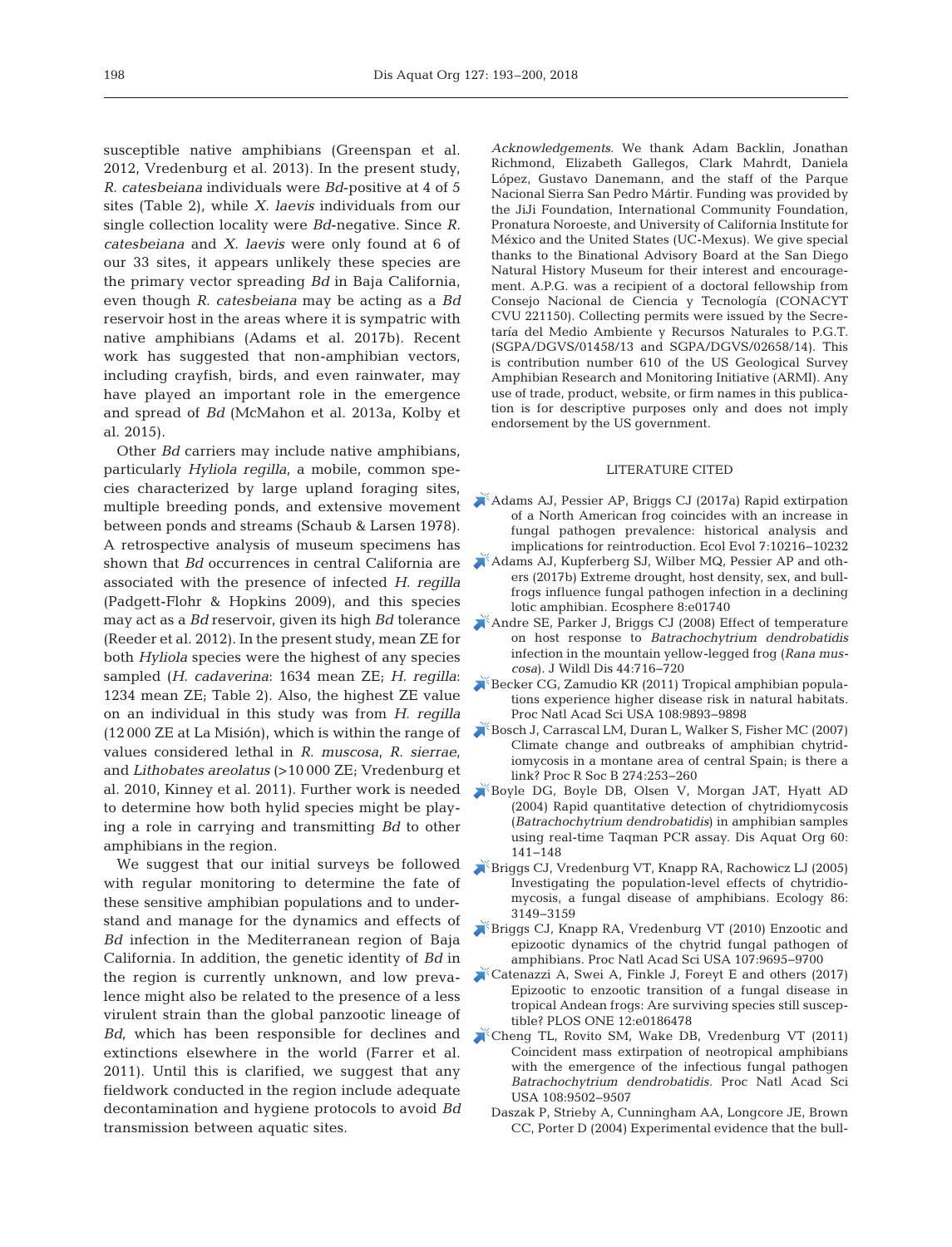frog (*Rana catesbeiana*) is a potential carrier of chytridio mycosis, an emerging fungal disease of amphibians. Herpetol J 14:201-207

- [Davidson C, Shaffer HB, Jennings MR \(2002\) Spatial tests of](https://doi.org/10.1046/j.1523-1739.2002.01030.x) the pesticide drift, habitat destruction, UV-B, and climate change hypotheses for California amphibian declines. Conserv Biol 16: 1588−1601
- [Davidson C, Benard MF, Shaffer HB, Parker JM, O'Leary C,](https://doi.org/10.1021/es0611947) Conlon JM, Rollins-Smith LA (2007) Effects of chytrid and carbaryl exposure on survival, growth and skin peptide defenses in foothill yellow-legged frogs. Environ Sci Technol 41: 1771−1776
- [Farrer RA, Weinert LA, Bielby J, Garner TW and others](https://doi.org/10.1073/pnas.1111915108) (2011) Multiple emergences of genetically diverse amphibian-infecting chytrids include a globalized hypervirulent recombinant lineage. Proc Natl Acad Sci USA 108: 18732−18736
- [Fisher MP, Garner TW \(2007\) The relationship between the](https://doi.org/10.1016/j.fbr.2007.02.002) introduction of *Batrachochytrium dendrobatidis*, the international trade in amphibians and introduced amphibian species. Fungal Biol Rev 21:2−9
- [Forrest MJ, Schlaepfer MA \(2011\) Nothing a hot bath won't](https://doi.org/10.1371/journal.pone.0028444) cure: infection rates of amphibian chytrid fungus correlate negatively with water temperature under natural field settings. PLOS ONE 6:e28444
- [Frías-Alvarez P, Vredenburg VT, Familiar-López M, Long](https://doi.org/10.1007/s10393-008-0155-3)core JE and others (2008) Chytridiomycosis survey in wild and captive Mexican amphibians. EcoHealth 5: 18−26
- [Greenspan SE, Calhoun AJ, Longcore JE, Levy MG \(2012\)](https://doi.org/10.7589/0090-3558-48.3.575) Transmission of *Batrachochytrium dendrobatidis* to wood frogs (*Lithobates sylvaticus*) via a bullfrog (*L. catesbeianus*) vector. J Wildl Dis 48:575−582
- [Huss M, Huntley L, Vredenburg VT, Johns J, Green S \(2013\)](https://doi.org/10.1007/s10393-013-0895-6) Prevalence of *Batrachochytrium dendrobatidis* in 120 archived specimens of *Lithobates catesbeianus* (American bullfrog) collected in California, 1924−2007. Eco-Health 10:339-343
- [Hyatt AD, Boyle DG, Olsen V, Boyle DB and others \(2007\)](https://doi.org/10.3354/dao073175) Diagnostic assays and sampling protocols for the detection of *Batrachochytrium dendrobatidis.* Dis Aquat Org 73: 175−192
	- Jennings MR, Hayes MP (1994) Amphibian and reptiles species of special concern in California. California Department of Fish and Game, Inland Fisheries Division, Rancho Cordova, CA
- [Johnson ML, Berger L, Philips L, Speare R \(2003\) Fungicidal](https://doi.org/10.3354/dao057255) effects of chemical disinfectants, UV light, desiccation and heat on the amphibian chytrid *Batrachochytrium dendrobatidis.* Dis Aquat Org 57: 255−260
- [Johnson PTJ, McKenzie VJ, Peterson AC, Kerby JL, Brown](https://doi.org/10.1111/j.1523-1739.2010.01645.x) J, Blaustein AR, Jackson T (2011) Regional decline of an iconic amphibian associated with elevation, land-use change, and invasive species. Conserv Biol 25:556-566
- [Kinney VC, Heemeyer JL, Pessier AP, Lannoo MJ \(2011\)](https://doi.org/10.1371/journal.pone.0016708) Seasonal pattern of *Batrachochytrium dendrobatidis* infection and mortality in *Lithobates areolatus*: affirmation of Vredenburg's '10,000 Zoospore Rule'. PLOS ONE 6: e16708
- [Kolby JE, Ramirez SD, Berger L, Griffin DW, Jocque M,](https://doi.org/10.1007/s10453-015-9374-6) Skerratt LF (2015) Presence of amphibian chytrid fungus (*Batrachochytrium dendrobatidis*) in rainwater suggests aerial dispersal is possible. Aerobiologia 31: 411−419
- [Lannoo MJ, Petersen C, Lovich RE, Nanjappa P, Phillips C,](https://doi.org/10.1371/journal.pone.0022211) Mitchell JC, Macallister I (2011) Do frogs get their kicks

on Route 66? Continental US transect reveals spatial and temporal patterns of *Batrachochytrium dendrobatidis* infection. PLOS ONE 6:e22211

- [Lips KR, Mendelson JR, Muñoz-Alonso A, Canseco-](https://doi.org/10.1016/j.biocon.2004.01.017)Márquez L, Mulcahy DG (2004) Amphibian population declines in montane southern Mexico: resurveys of historical localities. Biol Conserv 119:555-564
- [Luja VH, Rodríguez-Estrella R, Ratzlaff K, Parra-Olea G,](https://doi.org/10.1894/0038-4909-57.3.323) Ramírez-Bautista A (2012) The chytrid fungus *Batracho chytrium dendrobatidis* in isolated populations of the Baja California treefrog *Pseudacris hypochondriaca curta* in Baja California Sur, Mexico. Southwest Nat 57: 323−327
- [McMahon TA, Brannelly LA, Chatfield MW, Johnson PT](https://doi.org/10.1073/pnas.1200592110) and others (2013a) Chytrid fungus *Batrachochytrium dendrobatidis* has nonamphibian hosts and releases chemicals that cause pathology in the absence of infection. Proc Natl Acad Sci USA 110:210−215
- [McMahon TA, Romansic JM, Rohr JR \(2013b\) Nonmonoto](https://doi.org/10.1021/es401725s)nic and monotonic effects of pesticides on the pathogenic fungus *Batrachochytrium dendrobatidis* in culture and on tadpoles. Environ Sci Technol 47: 7958−7964
- [Mendoza-Almeralla C, Burrowes P, Parra-Olea G \(2015\) La](https://doi.org/10.7550/rmb.42588) quitridiomicosis en los anfibios de México: una revisión. Rev Mex Biodivers 86:238-248
- [Murrieta-Galindo R, Parra-Olea G, González-Romero A,](https://doi.org/10.1007/s10344-014-0800-9) López-Barrera F, Vredenburg VT (2014) Detection of *Batrachochytrium dendrobatidis* in amphibians inhabiting cloud forests and coffee agroecosystems in central Veracruz, Mexico. Eur J Wildl Res 60: 431−439
- [Muths E, Corn PS, Pessier AP, Green DE \(2003\) Evidence for](https://doi.org/10.1016/S0006-3207(02)00239-2) disease-related amphibian decline in Colorado. Biol Conserv 110:357-365
- [Olson DH, Aanensen DM, Ronnenberg KL, Powell CI and](https://doi.org/10.1371/journal.pone.0056802) others (2013) Mapping the global emergence of *Batrachochytrium dendrobatidis*, the amphibian chytrid fungus. PLOS ONE 8:e56802
	- Padgett-Flohr GE (2008) Pathogenicity of *Batrachochytrium dendrobatidis* in two threatened California amphibians: *Rana draytonii* and *Ambystoma californiense.* Herpetol Conserv Biol 3: 182−191
- [Padgett-Flohr GE, Hopkins RL II \(2009\)](https://doi.org/10.3354/dao02003) *Batrachochytrium dendrobatidis*, a novel pathogen approaching endemism in central California. Dis Aquat Org 83: 1−9
- [Piovia-Scott J, Pope KL, Lawler SP, Cole EM, Foley JE](https://doi.org/10.1016/j.biocon.2011.08.008) (2011) Factors related to the distribution and prevalence of the fungal pathogen *Batrachochytrium dendrobatidis* in *Rana cascadae* and other amphibians in the Klamath Mountains. Biol Conserv 144: 2913−2921
	- R Development Core Team (2016) R: a language and environment for statistical computing. R Foundation for Statistical Computing, Vienna. www.R-project.org
- [Rachowicz LJ, Knapp RA, Morgan JA, Stice MJ, Vreden](https://doi.org/10.1890/0012-9658(2006)87[1671%3AEIDAAP]2.0.CO%3B2)burg VT, Parker JM, Briggs CJ (2006) Emerging infectious disease as a proximate cause of amphibian mass mortality. Ecology 87: 1671−1683
- [Raffel TR, Halstead NT, McMahon TA, Davis AK, Rohr JR](https://doi.org/10.1098/rspb.2014.2039) (2015) Temperature variability and moisture synergistically interact to exacerbate an epizootic disease. Proc R Soc B 282:20142039
- [Reeder NMM, Pessier AP, Vredenburg VT \(2012\) A reser](https://doi.org/10.1371/journal.pone.0033567)voir species for the emerging amphibian pathogen *Batrachochytrium dendrobatidis* thrives in a landscape decimated by disease. PLOS ONE 7:e33567
- [Saenz D, Hall TL, Kwiatkowski MA \(2015\) Effects of urban-](https://doi.org/10.1007/s11252-014-0398-4)